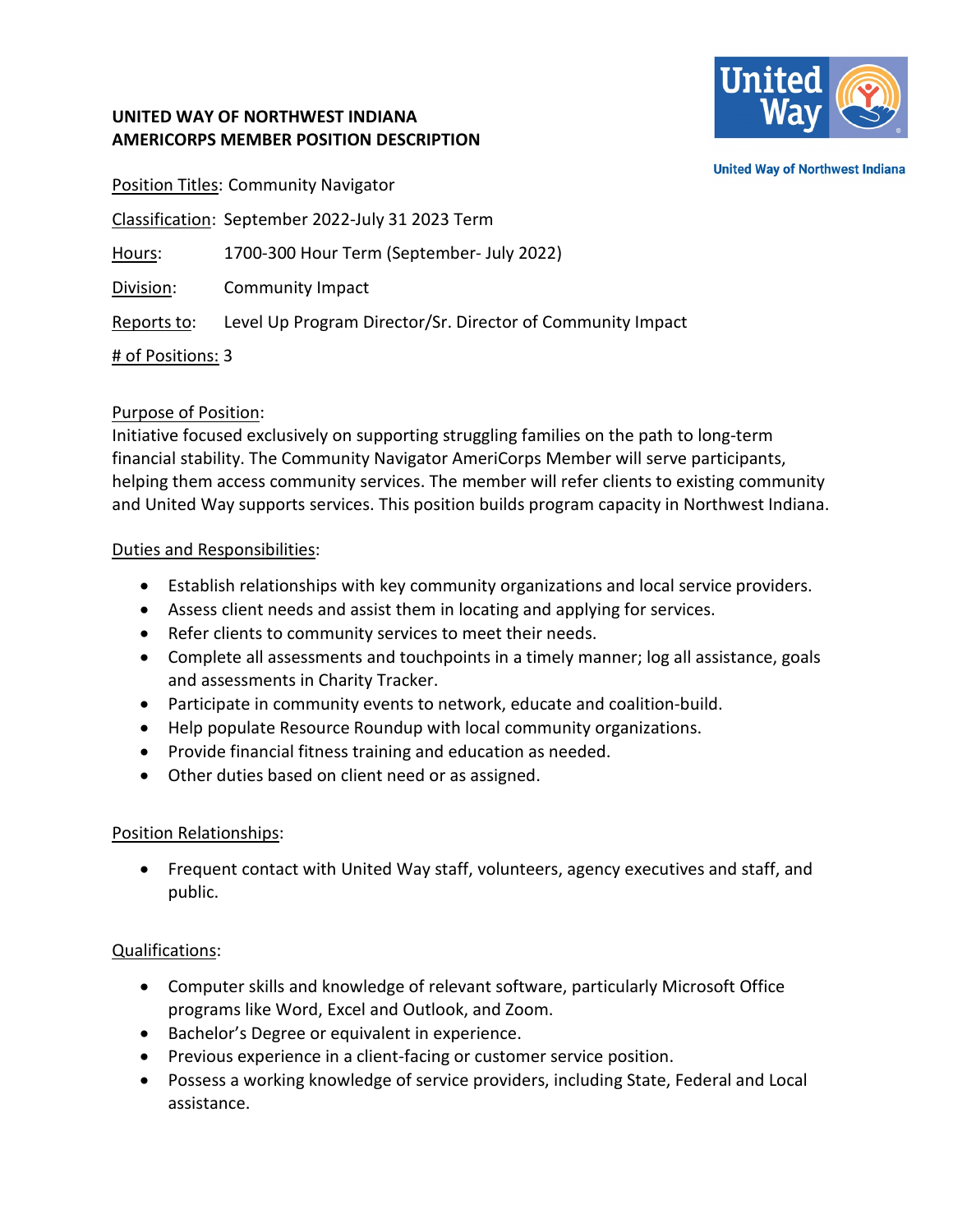

**United Way of Northwest Indiana** 

- Ability to self-manage and at times handle multiple projects/responsibilities.
- Knowledge of communities serving in either Lake, Porter, Starke, Newton and Jasper counties' unique characteristics, demographics & needs.
- Established relationships with communities and/or community stakeholders.
- Dedication to supporting and furthering diversity & inclusion inside and outside of the organizations.
- Desire to continually learn and improve as well as the ability to provide and accept feedback.
- Problem solving & critical thinking skills; ability to handle ambiguity and uncertainty.

# Key Competencies:

- Attention to detail and accuracy
- Communication skills written and verbal
- Public speaking and presentation skills
- Listening skills
- Planning and organizing
- Prioritizing
- Problem assessment and problem solving
- Information gathering and monitoring
- Flexibility
- Adaptability
- Customer service orientation
- Teamwork

# Physical Demands:

The physical demands described here are representative of those that must be met by an member to successfully perform the essential functions of this AmeriCorps term. Reasonable accommodations may be made to enable individuals with disabilities to perform the essential functions.

While performing the duties of this position, the AmeriCorps member is regularly required to sit and talk or hear. The member frequently is required to walk and/or drive. The member is occasionally required to stand. The member may occasionally lift and/or move up to 50 pounds. Specific vision abilities required by this position include close vision, distance vision, depth perception, and ability to adjust focus.

# Work Environment:

The work environment characteristics described here are representative of those an member encounters while performing the essential functions of this position. Reasonable accommodations may be made to enable individuals with disabilities to perform the essential functions.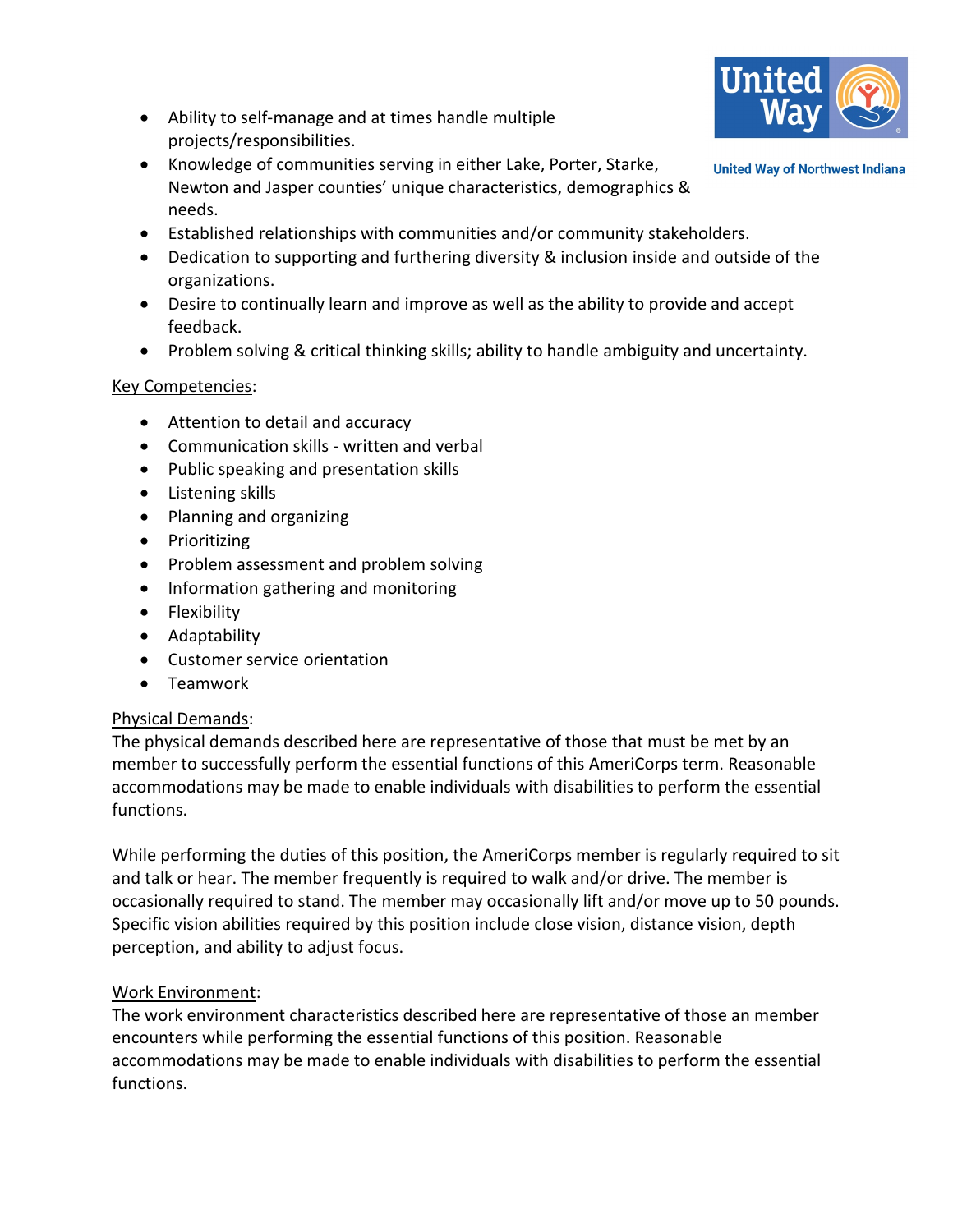Typical office environment with minimal noise from office equipment i.e., printers. Frequently the member must drive to appointments, events, and networking opportunities. The member must provide his or her own transportation/insurance.



**United Way of Northwest Indiana** 

Position Type / Expected Hours of Service: 1700-300 Hour AmeriCorps Term Hours will range from 5-40 hours a week depending on term of service

#### Travel:

Travel is primarily local during the business day, although some out-of-area and overnight travel may be expected for training. Reliable transportation is required.

#### Other Duties:

Please note this position description is not designed to cover or contain a comprehensive listing of activities, duties or responsibilities that are required of the member for this position. Duties, responsibilities, and activities may change at any time with or without notice.

AmeriCorps Members are prohibited from fundraising, handling money, and grant writing.

This program is available to all, without regard to race, color, national origin, gender, age, religion, sexual orientation, disability, gender identity or expression, political affiliation, marital or parental status, genetic information, and military service.

Living Allowance up to: \$16,502 AmeriCorps Education Award upon successful completion of the program of up to \$6,495

Signatures:

Supervisor **Date** 

AmeriCorps Member signature below constitutes employee's understanding of the requirements, essential functions and duties of the position.

AmeriCorps Member **Date**